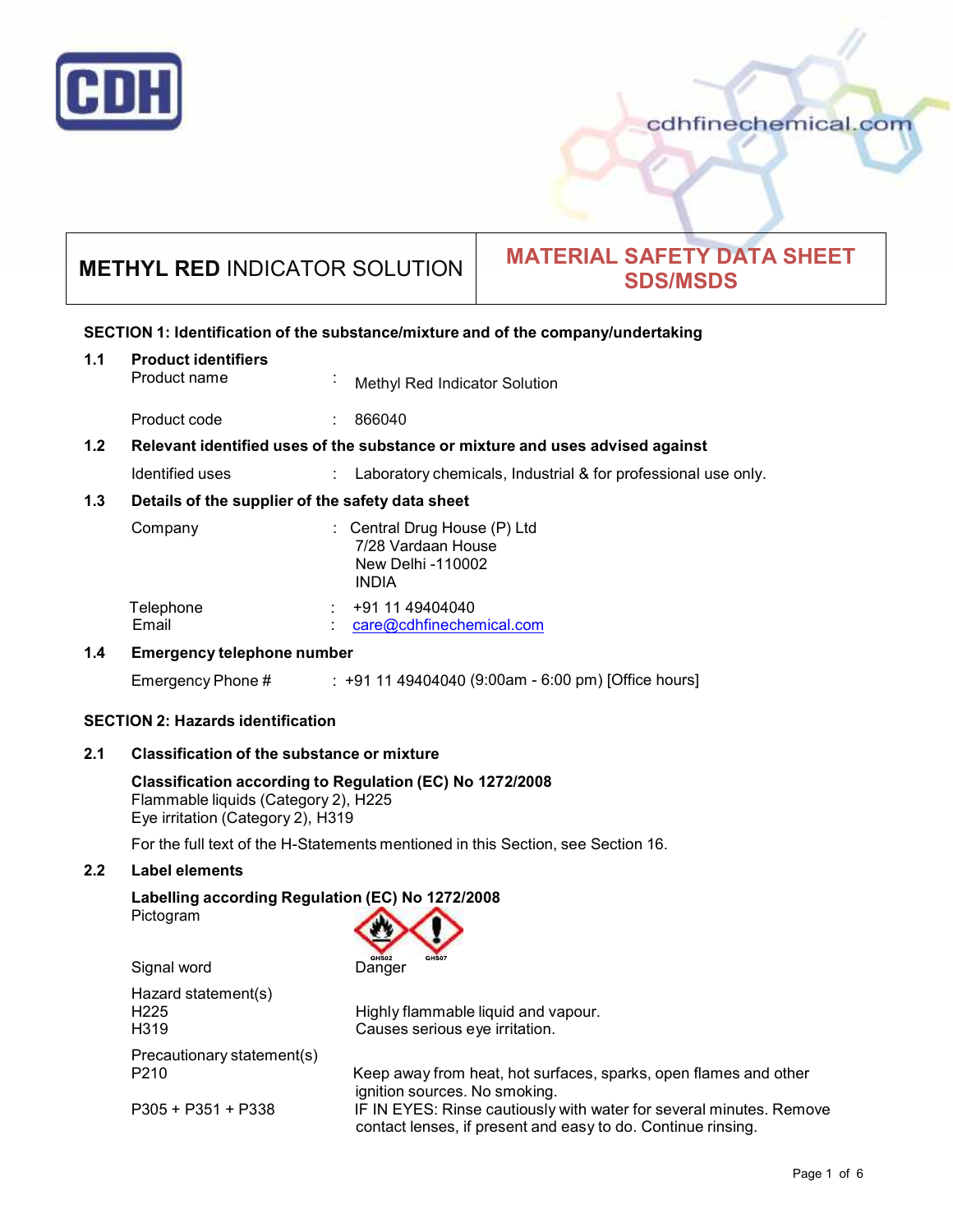| P370 + P378                       | In case of fire: Use dry powder or dry sand to extinguish. |
|-----------------------------------|------------------------------------------------------------|
| P403 + P235                       | Store in a well-ventilated place. Keep cool.               |
| Supplemental Hazard<br>Statements | none                                                       |

# **2.3 Other hazards**

This substance/mixture contains no components considered to be either persistent, bioaccumulative and toxic (PBT), or very persistent and very bioaccumulative (vPvB) at levels of 0.1% or higher.

# **SECTION 3: Composition/information on ingredients**

## **3.1 Mixtures**

**Hazardous ingredients according to Regulation (EC) No 1272/2008** Component Classification Concentration

#### **Ethanol**

| IUI.      |               |                                                         |  |
|-----------|---------------|---------------------------------------------------------|--|
| CAS-No.   | $64 - 17 - 5$ | Flam. Liq. 2; Eye Irrit. 2; H225, $\ge$ = 90 - <= 100 % |  |
| EC-No.    | 200-578-6     | H319                                                    |  |
| Index-No. | 603-002-00-5  |                                                         |  |

For the full text of the H-Statements mentioned in this Section, see Section 16.

# **SECTION 4: First aid measures**

# **4.1 Description of first aid measures**

#### **General advice**

Consult a physician. Show this safety data sheet to the doctor in attendance.

#### **If inhaled**

If breathed in, move person into fresh air. If not breathing, give artificial respiration. Consult a physician.

#### **In case of skin contact**

Wash off with soap and plenty of water. Consult a physician.

#### **In case of eye contact**

Rinse thoroughly with plenty of water for at least 15 minutes and consult a physician.

#### **If swallowed**

Do NOT induce vomiting. Never give anything by mouth to an unconscious person. Rinse mouth with water. Consult a physician.

# **4.2 Most important symptoms and effects, both acute and delayed**

The most important known symptoms and effects are described in the labelling (see section 2.2) and/or in section 11

# **4.3 Indication of any immediate medical attention and special treatment needed** No data available

# **SECTION 5: Firefighting measures**

**5.1 Extinguishing media**

**Suitable extinguishing media** Dry powder Dry sand

# **Unsuitable extinguishing media** Do NOT use water jet.

**5.2 Special hazards arising from the substance ormixture** Carbon oxides

## **5.3 Advice for firefighters** Wear self-contained breathing apparatus for firefighting if necessary.

# **5.4 Further information**

Use water spray to cool unopened containers.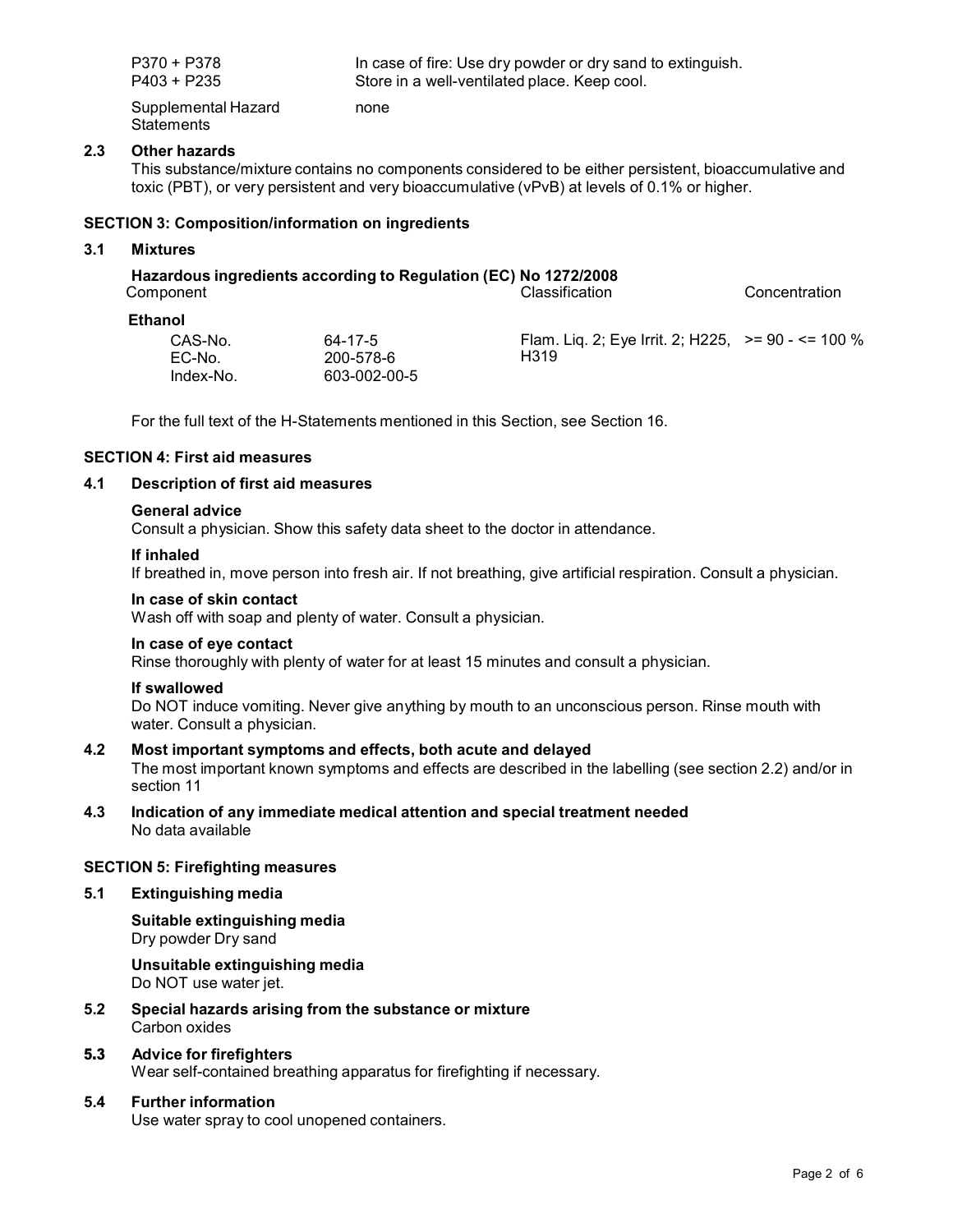## **SECTION 6: Accidental release measures**

### **6.1 Personal precautions, protective equipment and emergency procedures**

Use personal protective equipment. Avoid breathing vapours, mist or gas. Ensure adequate ventilation. Remove all sources of ignition. Evacuate personnel to safe areas. Beware of vapours accumulating to form explosive concentrations. Vapours can accumulate in low areas. For personal protection see section 8.

# **6.2 Environmental precautions**

Prevent further leakage or spillage if safe to do so. Do not let product enter drains.

# **6.3 Methods and materials for containment and cleaning up** Contain spillage, and then collect with non-combustible absorbent material, (e.g. sand, earth, diatomaceous earth, vermiculite) and place in container for disposal according to local/ national regulations (see section 13).

**6.4 Reference to other sections**

For disposal see section 13.

# **SECTION 7: Handling and storage**

# **7.1 Precautions for safe handling**

Avoid contact with skin and eyes. Avoid inhalation of vapour or mist. Keep away from sources of ignition - No smoking.Take measures to prevent the buildup of electrostatic charge.

For precautions see section 2.2.

# **7.2 Conditions for safe storage, including any incompatibilities**

Keep container tightly closed in a dry and well-ventilated place. Containers which are opened must be carefully resealed and kept upright to prevent leakage. Store in cool place. Recommended storage temperature 15 - 25 °C Storage class (TRGS 510): 3: Flammable liquids

# **7.3 Specific end use(s)**

Apart from the uses mentioned in section 1.2 no other specific uses are stipulated

# **SECTION 8: Exposure controls/personal protection**

#### **8.1 Control parameters**

#### **8.2 Exposure controls**

# **Appropriate engineering controls**

Handle in accordance with good industrial hygiene and safety practice. Wash hands before breaks and at the end of workday.

## **Personal protective equipment**

#### **Eye/face protection**

Face shield and safety glasses Use equipment for eye protection tested and approved under appropriate government standards such as NIOSH (US) or EN 166(EU).

#### **Skin protection**

Handle with gloves. Gloves must be inspected prior to use. Use proper glove removal technique (without touching glove's outer surface) to avoid skin contact with this product. Dispose of contaminated gloves after use in accordance with applicable laws and good laboratory practices. Wash and dry hands.

#### **Body Protection**

Impervious clothing, Flame retardant antistatic protective clothing., The type of protective equipment must be selected according to the concentration and amount of the dangerous substance at the specific workplace.

# **Respiratory protection**

Where risk assessment shows air-purifying respirators are appropriate use a full-face respirator with multi-purpose combination (US) or type ABEK (EN 14387) respirator cartridges as a backup to engineering controls. If the respirator is the sole means of protection, use a full-face supplied air respirator. Use respirators and components tested and approved under appropriate government standards such as NIOSH (US) or CEN (EU).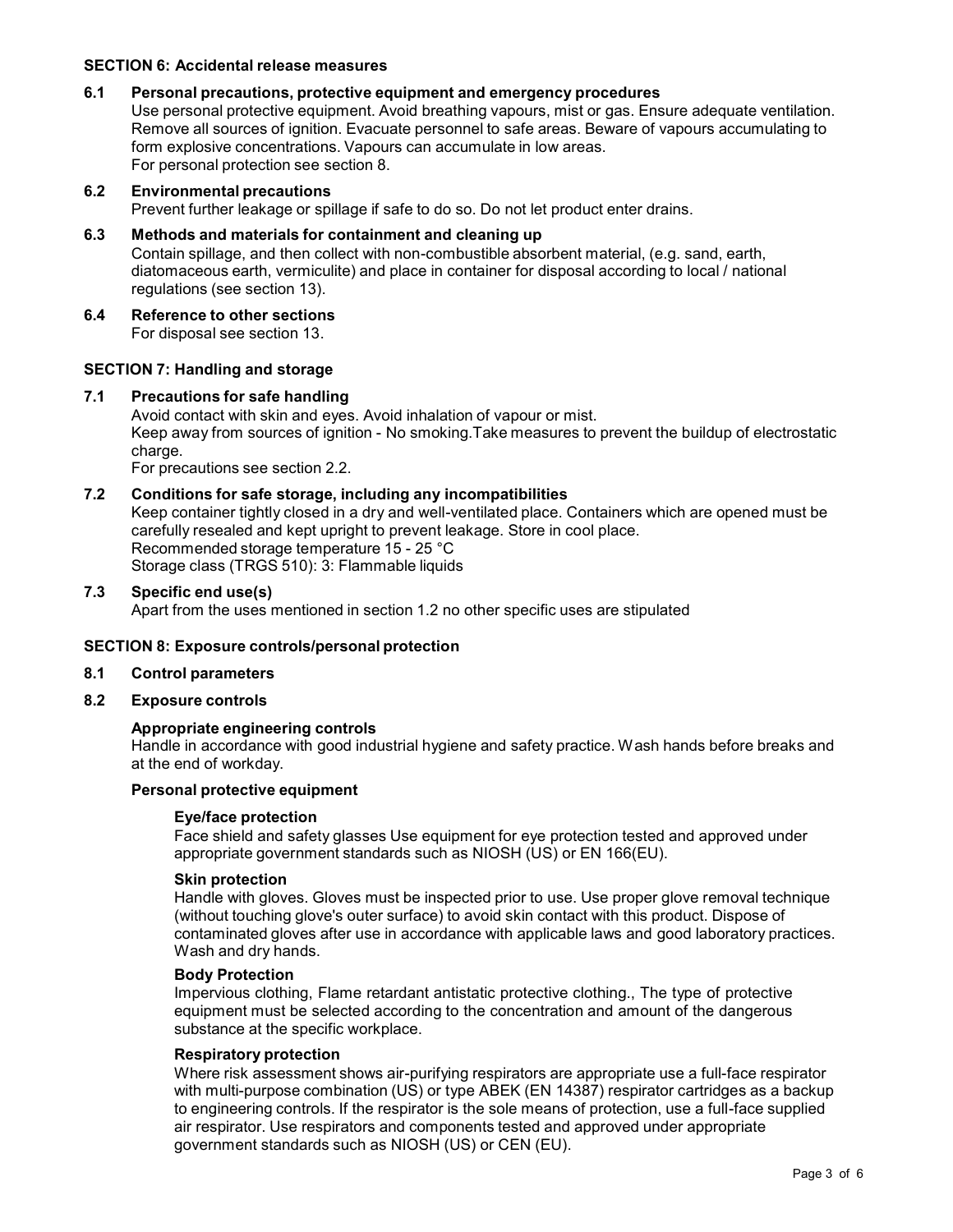#### **Control of environmental exposure**

Prevent further leakage or spillage if safe to do so. Do not let product enter drains.

# **SECTION 9: Physical and chemical properties**

# **9.1 Information on basic physical and chemical properties**

|     | a) | Appearance                                           | Form: liquid<br>Colour: red               |
|-----|----|------------------------------------------------------|-------------------------------------------|
|     | b) | Odour                                                | No data available                         |
|     | c) | <b>Odour Threshold</b>                               | No data available                         |
|     | d) | pH                                                   | No data available                         |
|     | e) | Melting point/freezing<br>point                      | No data available                         |
|     | f) | Initial boiling point and<br>boiling range           | 79 °C at 1.000 hPa                        |
|     | g) | Flash point                                          | 13 °C                                     |
|     | h) | Evaporation rate                                     | No data available                         |
|     | i) | Flammability (solid, gas)                            | No data available                         |
|     | j) | Upper/lower<br>flammability or<br>explosive limits   | No data available                         |
|     | k) | Vapour pressure                                      | No data available                         |
|     | I) | Vapour density                                       | No data available                         |
|     |    | m) Relative density                                  | 0.80 g/cm <sup>3</sup> at 20 $^{\circ}$ C |
|     | n) | Water solubility                                     | No data available                         |
|     | O) | Partition coefficient: n-<br>octanol/water           | No data available                         |
|     | p) | Auto-ignition<br>temperature                         | No data available                         |
|     | q) | Decomposition<br>temperature                         | No data available                         |
|     | r) | Viscosity                                            | No data available                         |
|     | s) | <b>Explosive properties</b>                          | No data available                         |
|     | t) | Oxidizing properties                                 | No data available                         |
| 9.2 |    | <b>Other safety information</b><br>No data available |                                           |

# **SECTION 10: Stability and reactivity**

- **10.1 Reactivity** No data available
- **10.2 Chemical stability** Stable under recommended storage conditions.
- **10.3 Possibility of hazardous reactions** No data available
- **10.4 Conditions to avoid** Heat, flames and sparks.
- **10.5 Incompatible materials** Alkali metals, Oxidizing agents, Peroxides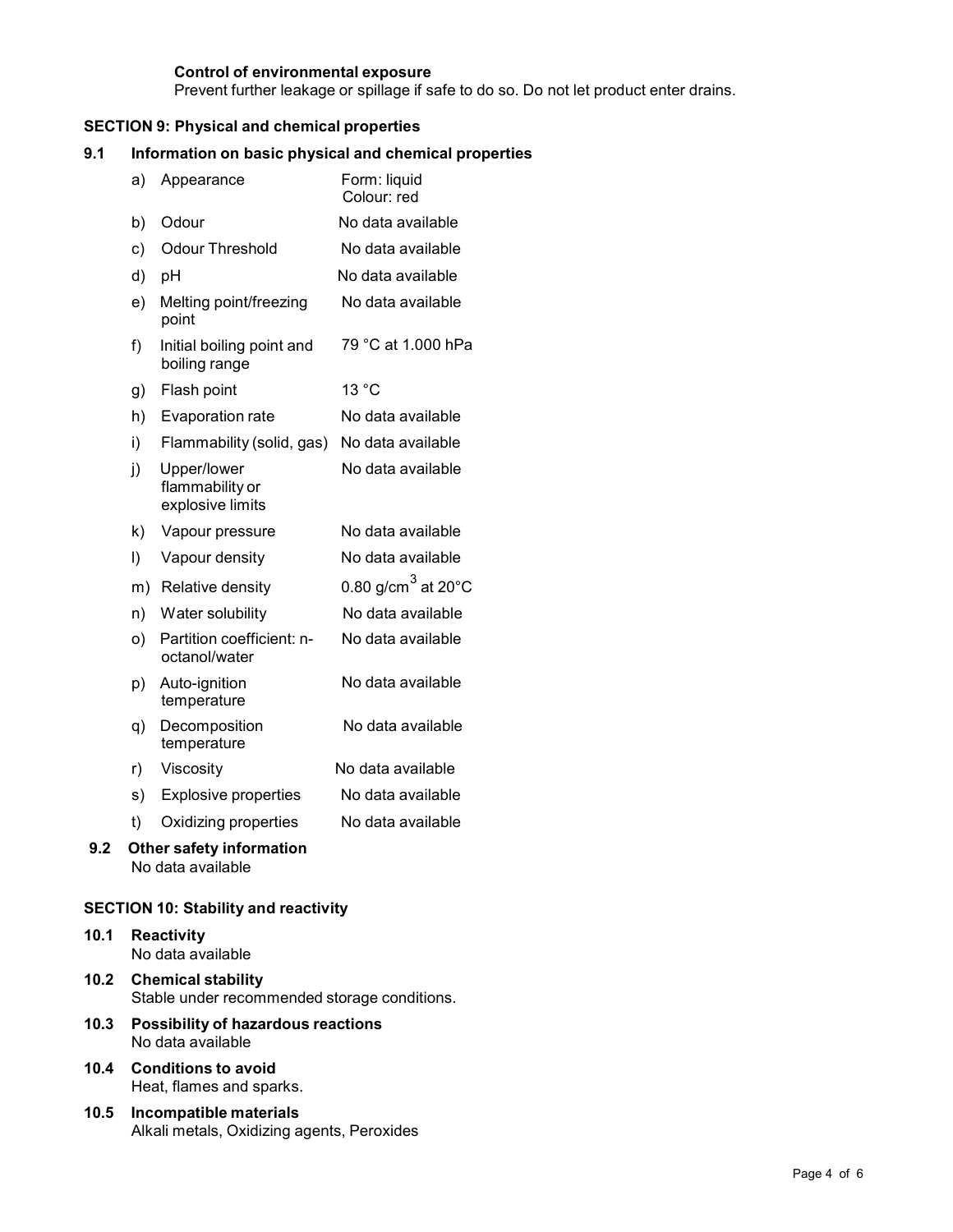# **10.6 Hazardous decomposition products**

Hazardous decomposition products formed under fire conditions. - Carbon oxides Other decomposition products - No data available In the event of fire: see section 5

# **SECTION 11: Toxicological information**

#### **11.1 Information on toxicological effects**

**Acute toxicity** No data available

**Skin corrosion/irritation** No data available

**Serious eye damage/eye irritation** No data available

#### **Respiratory orskin sensitisation** No data available

**Germ cell mutagenicity** No data available

#### **Carcinogenicity**

IARC: No component of this product present at levels greater than or equal to 0.1% is identified as probable, possible or confirmed human carcinogen by IARC.

#### **Reproductive toxicity**

No data available

**Specific target organ toxicity - single exposure** No data available

**Specific target organ toxicity - repeated exposure** No data available

#### **Aspiration hazard**

No data available

#### **Additional Information**

RTECS: Not available

Central nervous system depression, narcosis, Damage to the heart., To the best of our knowledge, the chemical, physical, and toxicological properties have not been thoroughly investigated.

#### **SECTION 12: Ecological information**

**12.1 Toxicity**

No data available

- **12.2 Persistence and degradability** No data available
- **12.3 Bioaccumulative potential** No data available
- **12.4 Mobility in soil** No data available

# **12.5 Results of PBT and vPvB assessment**

This substance/mixture contains no components considered to be either persistent, bioaccumulative and toxic (PBT), or very persistent and very bioaccumulative (vPvB) at levels of 0.1% or higher.

# **12.6 Other adverse effects**

No data available